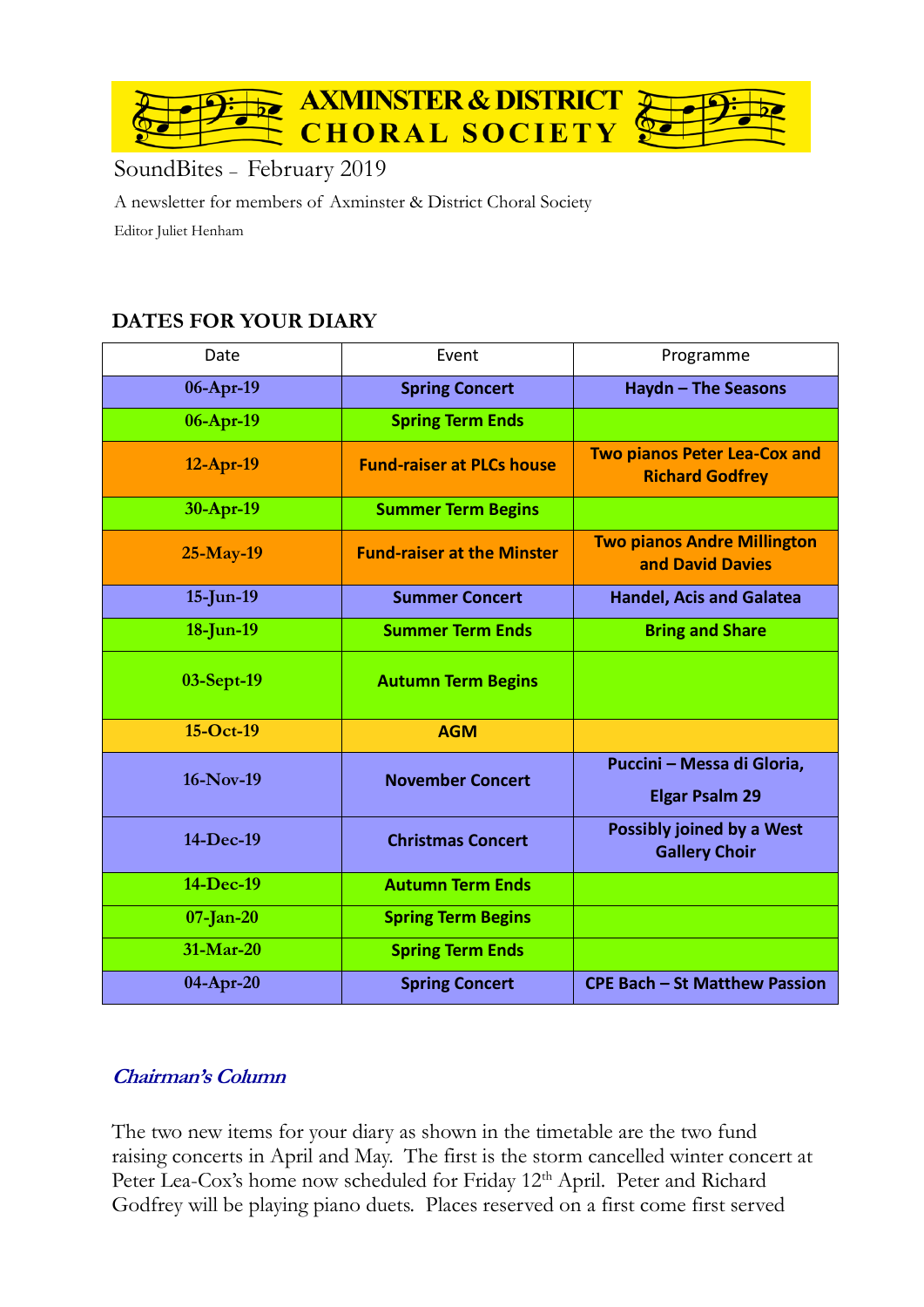basis by emailing Peter on gillyandpeter@gmail.com. Cheese and wine afterwards. Donations to Choral Society funds.

The second is a concert on Saturday  $25<sup>th</sup>$  May at 7pm in the Minster with a repeat appearance of our President, Andrew Millington, and colleague David Davies playing this time on two pianos with a programme including a Rachmaninov Suite and Holst Planets. Tickets are  $f$  10 for adults and  $f$  1 for children.

We get notice of singing workshops from neighbouring choirs. Rather than circulate by email we are going to put these notices on our website **[www.axminsterchoral.co.uk](http://www.axminsterchoral.co.uk/)** We hope this will encourage you to check the website from time to time for musical events nearby. Do send any event you think members might be interested in to our web-master Ray at  $\frac{r}{2}$  raytomes $\omega$ live.co.uk.

We are looking for someone to take over publicity from Brain McConkey, who has done masterly work over the past few years. He is happy to show someone the ropes over this year. The task involves writing and circulating press releases, organising leaflets, posters and the board for the Green and liaising with neighbouring choral societies – all of which can be done by email. To learn more please have a word with Brian – on 01297 442033 or  $\frac{binamcconkey(a)yahoococ.uk}{}$ .

The committee has noticed that talking during rehearsals has increased recently. Please **do not** talk when Peter is directing us. Please **do** talk before the rehearsal, in the interval and afterwards! Peter should not have to shout and we should be able to hear what he says. Let's be a disciplined choir. Thank you.

### **Sponsors and Advertisers**

This is a call to all members - the committee is keen to attract more sponsors, advertisers and ways to fund-raise for the choir. If you have any ideas for fundraising or know of any parties interested to advertise or sponsor, please do let us know by contacting Rozanne. on 01404 881838 or rybulmer@btinternet.com

#### Rozanne

### **Choraline App**

Choraline have produced a new app, designed specially for smartphones and tablets. If you are interested to see what it can do, check it out at [www.choralineapp.com](http://www.choralineapp.com/) or pickup a leaflet at rehearsals

Elizabeth